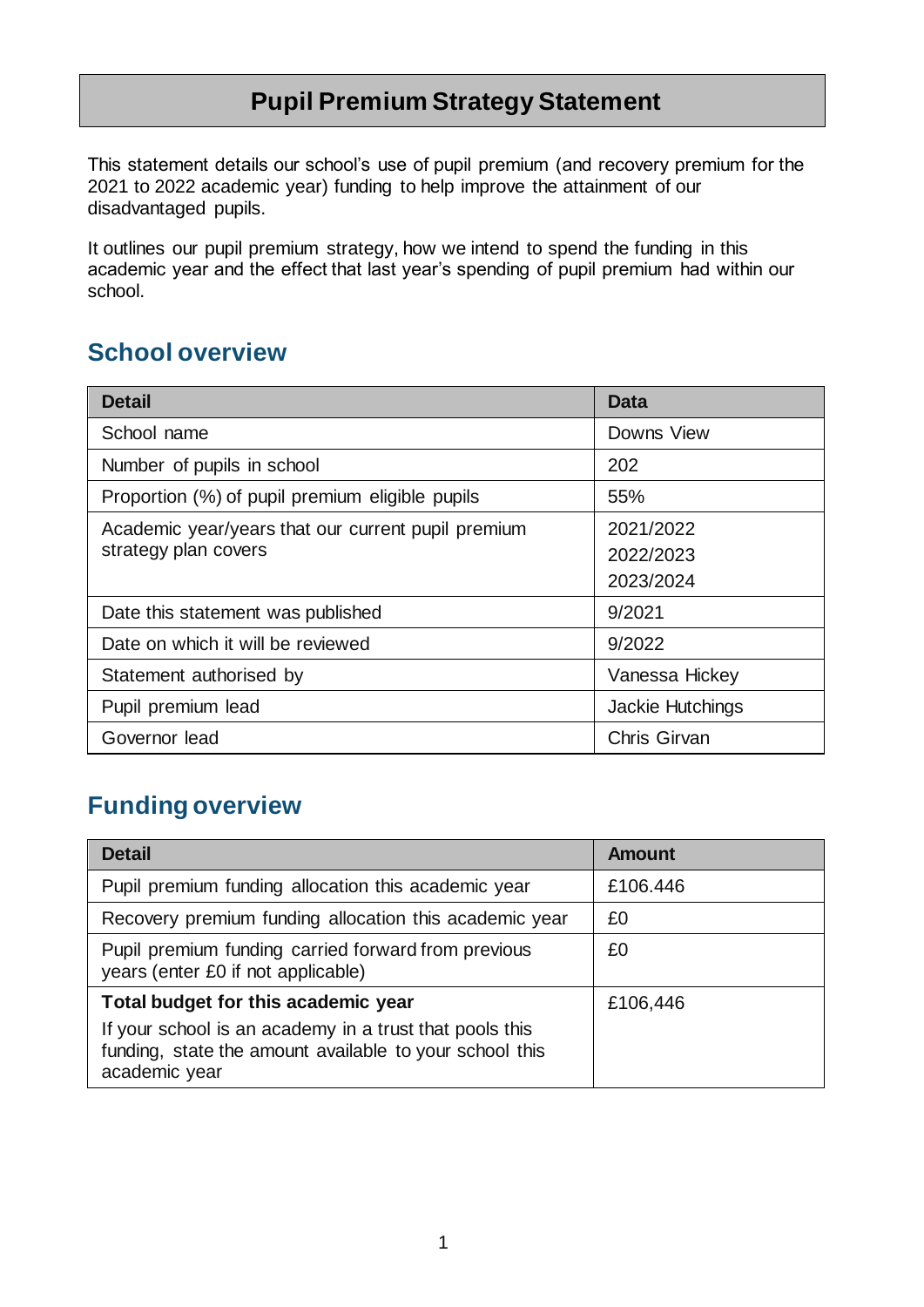# **Part A: Pupil premium strategy plan**

#### **Statement of intent**

Our key aim is to give every child the opportunity to make outstanding progress throughout their school life. We offer a broad and diverse curriculum that enables every child to develop their academic, emotional and life skills. We aim to ensure all young people make a successful transition to an appropriate Post 16 provision regardless of deprivation barriers.

We ensure that we work with families to enable them to best support their child in all aspects of development. Families are supported with communication, behaviour, accessing the community and developing life skills. We work by identifying strengths and barriers so that we can tailor support to need.

At Downs View generally pupils who receive pupil premium do not achieve less well when compared to their peers through the support that is offered to them and their families. We ensure that progress is monitored and the impact of additional interventions is evaluated to ensure that it is targeted effectively.

We are aware that the Covid pandemic had a huge impact on families and the effects of this continue to be seen. This has particularly impacted our pupils around development of social skills, lack of access to the community and ability to exercise.

Our pupil premium strategy has three main strands:

- 1. Ensuring high quality teaching with well-trained support staff with a focus on reducing barriers.
- 2. Appropriate environment and access to the community supporting pupil wellbeing.
- 3. Good quality careers guidance and development of life and independence skills so that pupils access appropriate Post 16 provision.

We closely monitor this through pupil progress meetings, EHCP reviews and regular review of targets.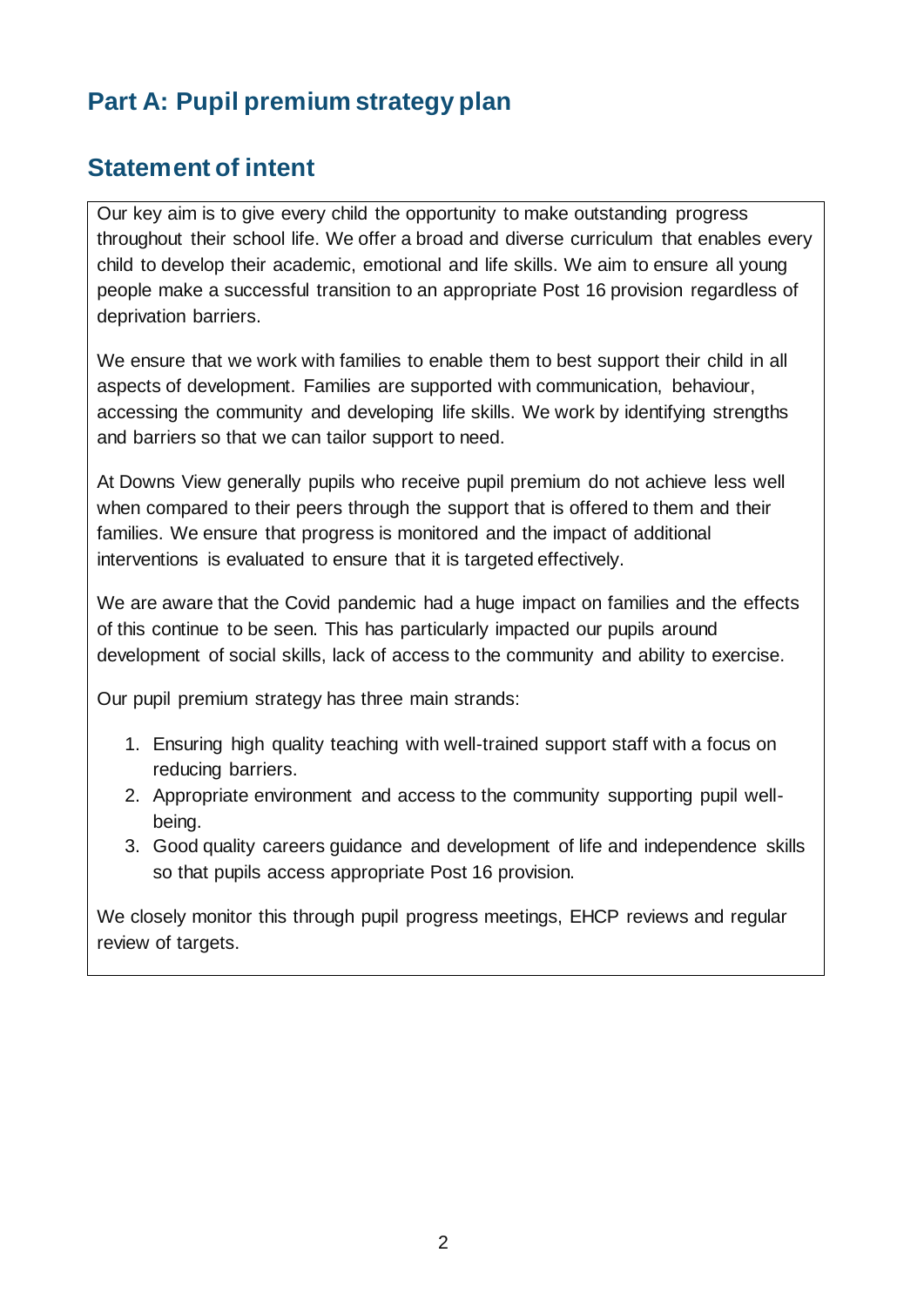# **Challenges**

This details the key challenges to achievement that we have identified among our disadvantaged pupils.

| <b>Challenge</b><br>number | Detail of challenge                                                                                                                                                                                                                                                                                                                       |
|----------------------------|-------------------------------------------------------------------------------------------------------------------------------------------------------------------------------------------------------------------------------------------------------------------------------------------------------------------------------------------|
|                            | Parental/carer engagement - Covid has impacted hugely on families, we need<br>to re-establish trust with families and look at how we can support them. Now<br>that the risk of Covid is decreasing we are looking for increased opportunities<br>for parents to come on to the school site to meet with staff and other<br>professionals. |
| 2                          | Social Isolation – families can find it hard to access appropriate out of school<br>social activities and/or access venues or playgrounds. This can be due to<br>accessibility issues and also that many of our young people find it challenging<br>due to sensory overload leading to challenging behaviour.                             |
| 3                          | Complex needs - all pupils have EHCP's so need to be supported by highly<br>trained staff who are able to meet the range of needs. Sensory integration and<br>emotional wellbeing are areas that we have identified as ones where students<br>need particular support.                                                                    |
| 4                          | Cost of living – the rising cost of living is putting additional pressure on families<br>in all areas.                                                                                                                                                                                                                                    |
| 5                          | Behaviour - a high number of our pupils need additional support both in and<br>out of school to manage their behaviour.                                                                                                                                                                                                                   |

## **Intended outcomes**

This explains the outcomes we are aiming for **by the end of our current strategy plan**, and how we will measure whether they have been achieved.

| Intended outcome                                                                                                                                                                                                                                                                                                                                                                     | Success criteria                                                                                                                                                                                                                                                                                                                                                     |
|--------------------------------------------------------------------------------------------------------------------------------------------------------------------------------------------------------------------------------------------------------------------------------------------------------------------------------------------------------------------------------------|----------------------------------------------------------------------------------------------------------------------------------------------------------------------------------------------------------------------------------------------------------------------------------------------------------------------------------------------------------------------|
| 1. Parental engagement<br>Additional support will be via increased<br>communication and opportunities for parents<br>to come on site. A range of information based<br>coffee mornings will be established covering<br>curriculum, behaviour and sensory integration.<br>Targeted Educational Psychology support for<br>pupil premium students to support<br>engagement with parents. | There will be an increase in positive<br>engagement of parents with school staff<br>which will lead to greater understanding for<br>parents, improved attainment and a<br>decrease in behaviours that challenge at<br>school, home and the wider community.<br>Evidenced by EHCP parent views.<br>Onwards and Upwards data, behaviour<br>database, cpoms recordings. |
| 2. Social Isolation<br>It can be difficult for families to access social<br>activities out of school hours due to a number<br>of barriers. Additional support will be put in at<br>school to access a range of activities such as<br>swimming, trips to parks and supermarkets.<br>Support can then be given to help transfer<br>skills to home life.                                | Students engage successfully in a range of<br>curriculum, social and life skill activities and<br>develop transferrable skills.<br>Evidenced during learning walks, Progress<br>meeting data, EHCP feedback, pupil voice,<br>Onwards and Upwards data, behaviour<br>database, cpoms recordings.                                                                      |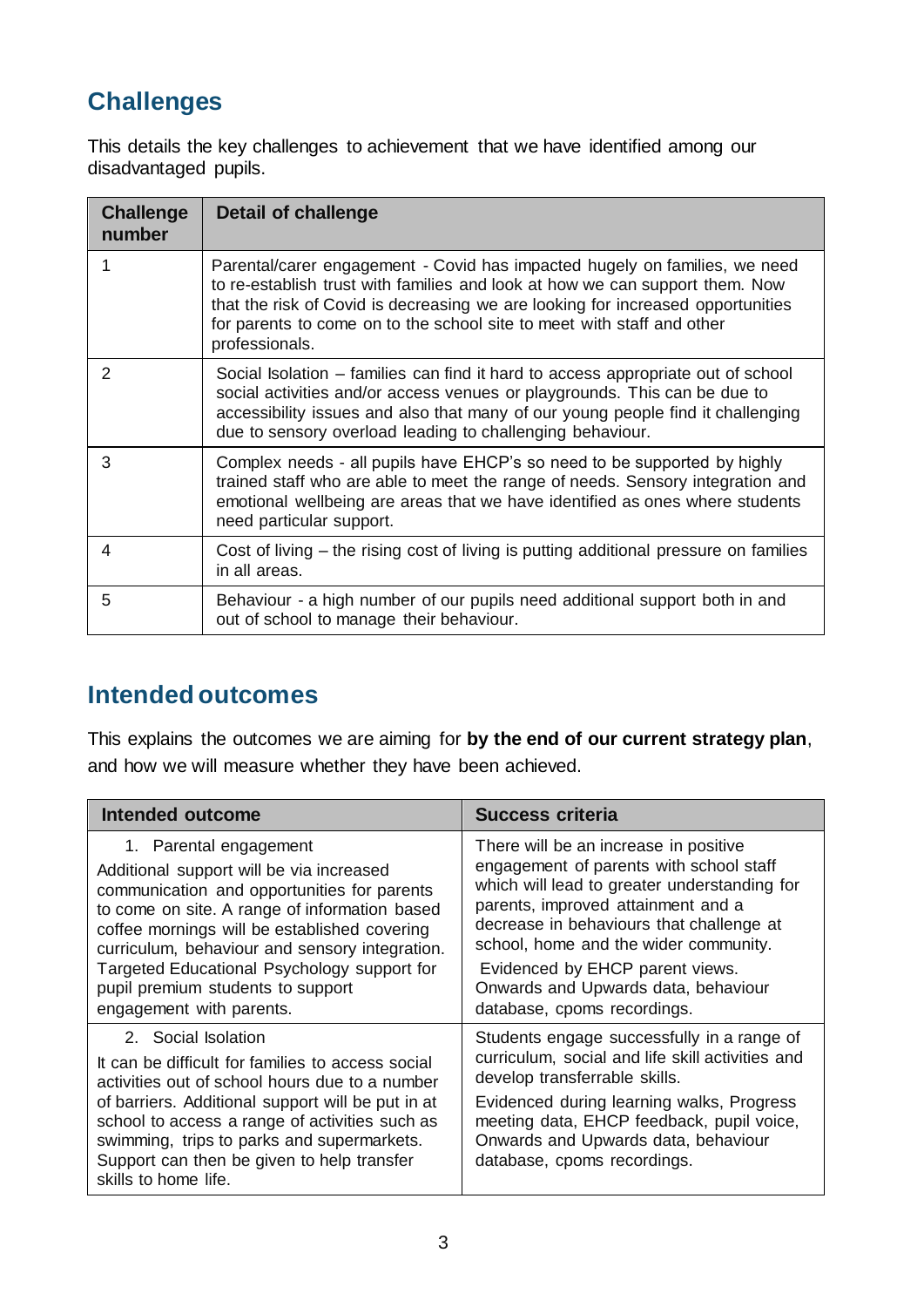| Preparation for Adulthood- Students and their<br>families are supported to access information,<br>and complete applications for appropriate post<br>16 options.                                                                                                                                                                                                                                                                                                                                                                             |                                                                                                                                                                                                                                                                                                                                                                                                                                                                                                  |
|---------------------------------------------------------------------------------------------------------------------------------------------------------------------------------------------------------------------------------------------------------------------------------------------------------------------------------------------------------------------------------------------------------------------------------------------------------------------------------------------------------------------------------------------|--------------------------------------------------------------------------------------------------------------------------------------------------------------------------------------------------------------------------------------------------------------------------------------------------------------------------------------------------------------------------------------------------------------------------------------------------------------------------------------------------|
| 3. Complex needs<br>Good quality and varied CPD (Continued<br>Professional Development) ensures that all<br>staff have an in depth understanding of a<br>variety of needs and then are better able to<br>support pupils and families. Training has been<br>targeted around Sensory integration,<br>behaviour support and meeting complex<br>medical needs.                                                                                                                                                                                  | All staff have greater understanding of<br>needs leading to better outcomes for pupils<br>as staff are more skilled and confident.<br>Evidenced by learning walks, Progress<br>meeting data, EHCP feedback, pupil voice,<br>Onwards and Upwards data, behaviour<br>database, cpoms recording.                                                                                                                                                                                                    |
| 4. Cost of living<br>All families are feeling increased pressure<br>around the cost of living. All pupils have<br>access to breakfast and snacks as needed.<br>Wide variety of activities are targeted such as<br>swimming, learning to ride a bike and outdoor<br>education.<br>Specific targeted items purchased for pupils if<br>needed such as communication devices or<br>items for extra curriculum activities.<br>Families supported to access funding<br>including completing relevant<br>applications/forms on behalf of families. | No pupil disadvantaged by not having food<br>or access to education by families' financial<br>pressures.                                                                                                                                                                                                                                                                                                                                                                                         |
| 5. Behaviour<br>Sustained and improved student engagement<br>across our rich and varied curriculum.                                                                                                                                                                                                                                                                                                                                                                                                                                         | All staff to have a robust understanding of a<br>range of trauma informed, positive<br>behaviour strategies, to include Just Right,<br>PROACT SCIP UK.<br>Access to counselling for identified students.<br>Evidenced by sustained reduction in<br>recorded behaviour incidents, learning<br>walks, progress meeting data, EHCP<br>feedback, pupil voice, Onwards and<br>Upwards data, behaviour, cpoms, minutes<br>from behaviour class clinics/EP<br>consultations.                            |
| 6. Curriculum development<br><b>Communication</b><br>To improve speech and language skills in<br>social situations allowing greater access to<br>communication and learning in the classroom.<br>To improve attention and listening skills and<br>the ability to attend for increasing periods of<br>time.<br><b>Progress and Attainment</b><br>To improve the progress and attainment in<br>Reading and Number where our gap analysis<br>has shown that learning needs to be<br>accelerated.                                               | Targeted pupils will follow a specific<br>programme to develop their receptive and<br>expressive language, their social<br>communication and social interaction skills<br>so that they improve their ability in<br>classroom learning.<br>Targeted reading and number support as<br>needed.<br>All staff have greater understanding leading<br>to better outcomes for pupils. Evidenced by<br>learning walks, Progress meeting data,<br>EHCP feedback, pupil voice, Onwards and<br>Upwards data. |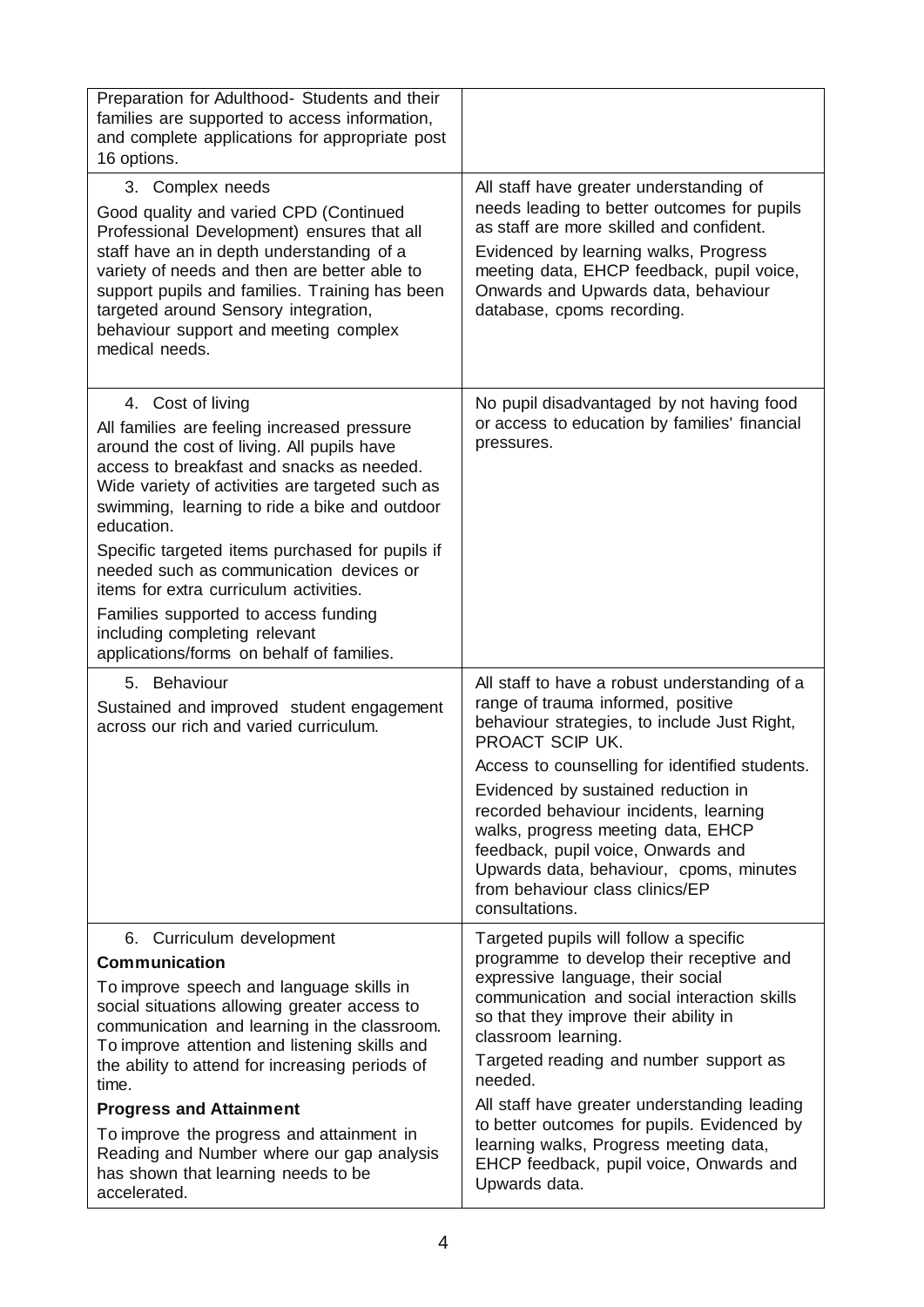# **Activity in this academic year**

## **Teaching**

Budgeted cost: £32,252

| <b>Activity</b>                                                                                                                                               | <b>Evidence that supports this</b><br>approach                                                          | <b>Challenge</b><br>number(s)<br>addressed |
|---------------------------------------------------------------------------------------------------------------------------------------------------------------|---------------------------------------------------------------------------------------------------------|--------------------------------------------|
| Additional behaviour<br>support and training<br>£5000 - ProAct SCIP uk<br>training and refresher<br>£18,252 - 3 day C<br>grade behaviour lead<br>practitioner | Current behaviour monitoring evidences<br>the impact of highly trained staff and<br>regular refreshers. | 5                                          |
| Training on Just Right<br>using a targeted class<br>based approach.<br>£5000 - resources to<br>support sensory<br>integration approach in<br>class            | Whole school implementation of Just<br>Right leading to reduced behaviour<br>incidents.                 | 3                                          |
| Parental training using<br>coffee morning<br>approach delivered by<br>LT teachers.<br>£4000 - Cover for<br>teachers to deliver and<br>resources.              | Higher level of parental engagement<br>shown by attendance at school<br>meetings and events.            | 1/2                                        |

## **Targeted academic support**

Budgeted cost: £ 58,500

| <b>Activity</b>                                                      | <b>Evidence that supports this</b><br>approach                                                                                                                                                                                                                                       | <b>Challenge</b><br>number(s)<br>addressed |
|----------------------------------------------------------------------|--------------------------------------------------------------------------------------------------------------------------------------------------------------------------------------------------------------------------------------------------------------------------------------|--------------------------------------------|
| 1:1 Key-adult support<br>in class.<br>$2x$ 1:1 B grade TA<br>£39,000 | A few children in the school are<br>unable to access the school<br>environment without 1:1 key-adult<br>support due to dysregulation causing<br>challenging behaviours in the form of<br>harm to self and/or others or shut-<br>down behaviours.<br>Evidence via EHCP/ PEP/CiN plan. | 3                                          |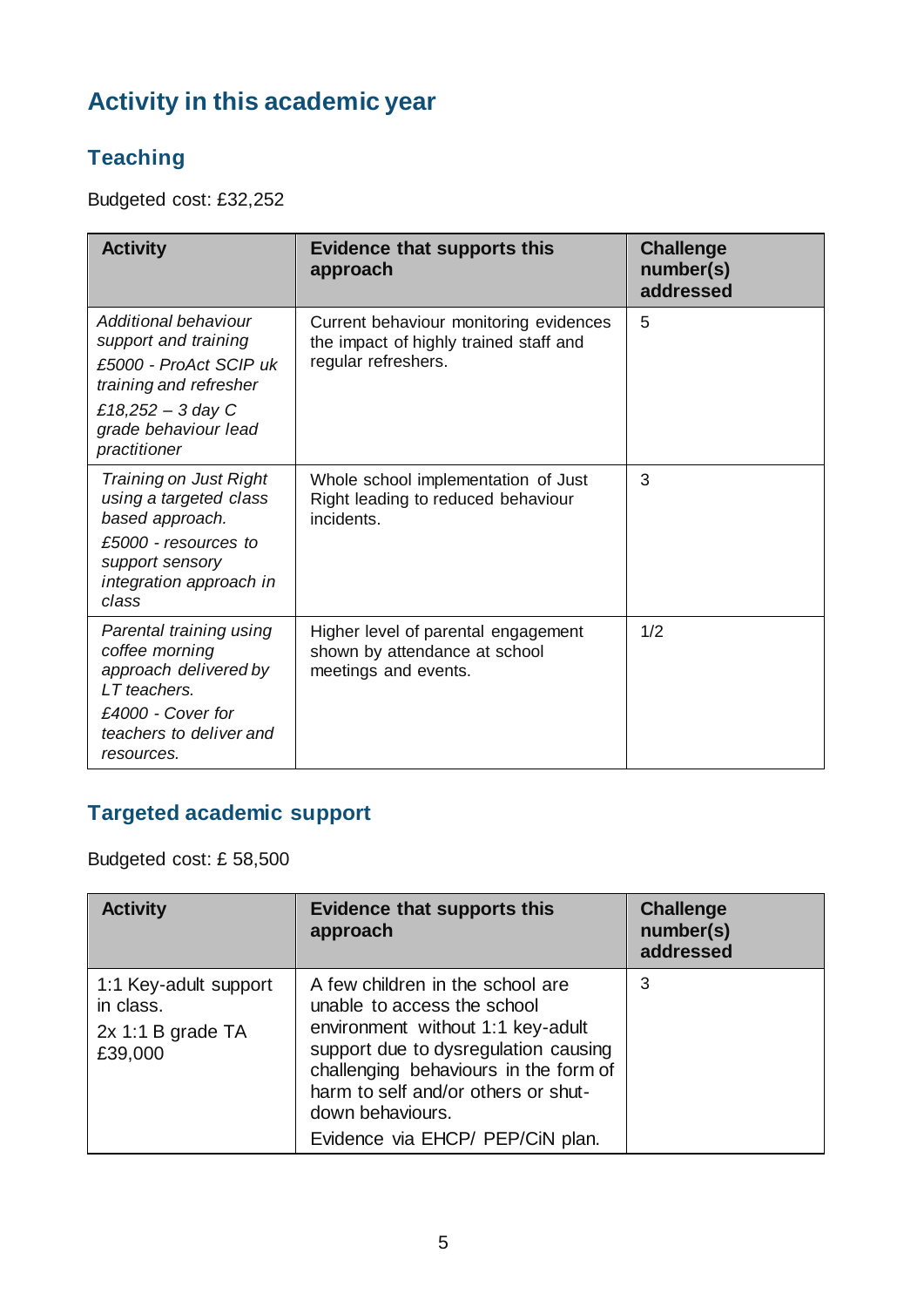| Targeted support<br>around Maths, English<br>and communication<br>$1 \times 1:1$ B grade TA<br>£19,500 | Evidenced through pupil targets, pupils<br>not making progress as expected are<br>targeted for interventions. | 6 |
|--------------------------------------------------------------------------------------------------------|---------------------------------------------------------------------------------------------------------------|---|
|--------------------------------------------------------------------------------------------------------|---------------------------------------------------------------------------------------------------------------|---|

#### **Wider strategies**

Budgeted cost: £15,694

| <b>Activity</b>                                                                                                                                                     | <b>Evidence that supports this</b><br>approach                                              | <b>Challenge</b><br>number(s)<br>addressed |
|---------------------------------------------------------------------------------------------------------------------------------------------------------------------|---------------------------------------------------------------------------------------------|--------------------------------------------|
| Individual items to<br>support pupils to access<br>learning e.g. iPad for<br>communication,<br>specialised art<br>equipment.<br>£7000                               | Evidence through PEP/EHCP review.<br>Specific items                                         | 4                                          |
| Enrichment activities-to<br>include DoE trip, activity<br>centres, off site<br>swimming, learning<br>outside the classroom<br>activities, travel training<br>£8,694 | Review of pupil targets, parent and<br>pupil voice in EHCPs.<br>Increased class engagement. | 2/3/4                                      |

#### **Total budgeted cost: £106,446**